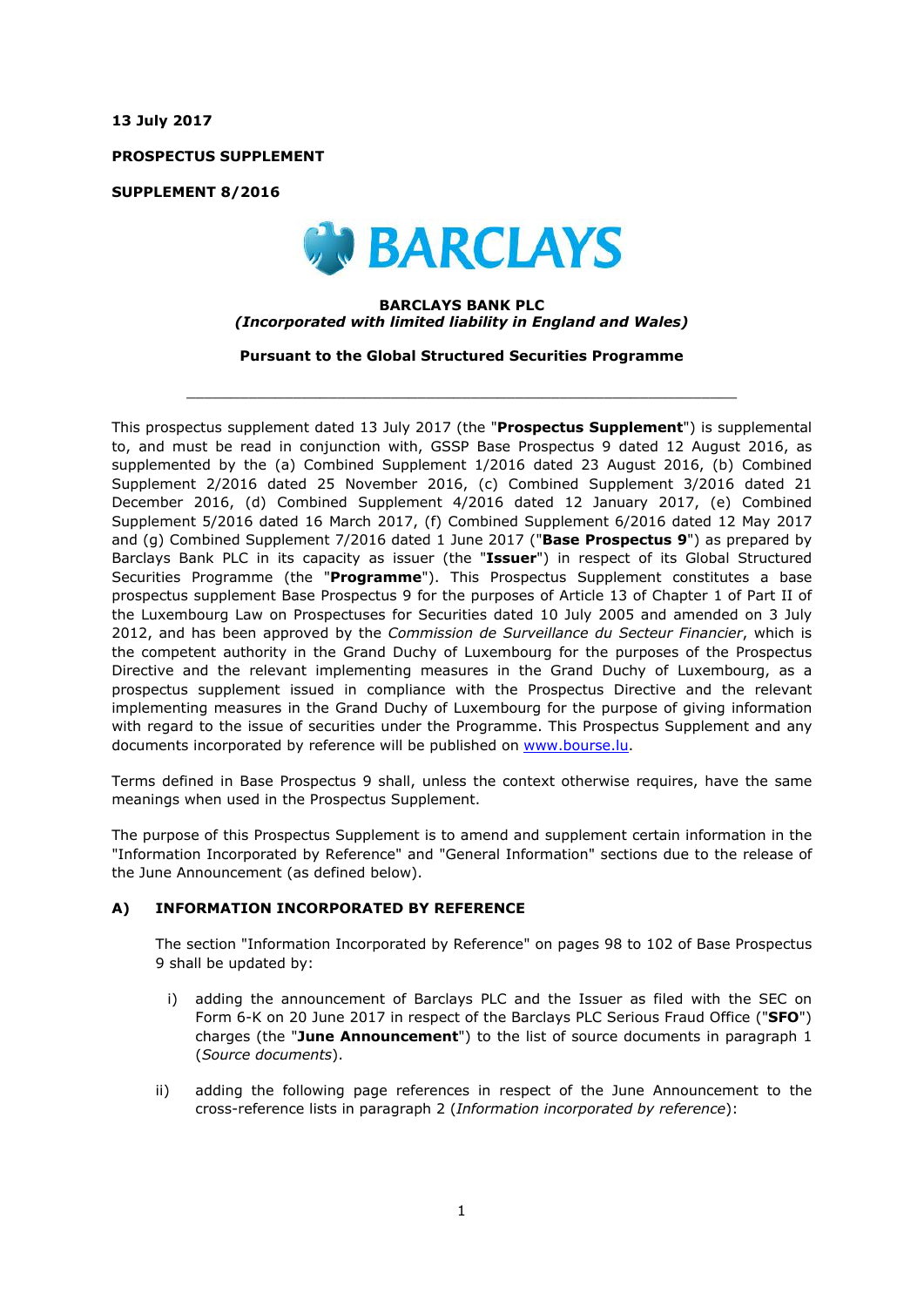## *From the June Announcement*

Exhibit 99.1 – Barclays PLC announcement 'SFO charges Barclays regarding matters which arose in the context of Barclays' capital raisings in 2008' Page 1

Only information listed in the cross-reference lists above is incorporated by reference into Base Prospectus 9.

The information incorporated by reference that is not included in the cross-reference list, is considered as additional information and is not required by the relevant schedules of **Commission Regulation (EC) No 809/2004**.

## **B) GENERAL INFORMATION**

The section "General Information" is updated by deleting the information set out under "Legal Proceedings" on page 402 of Base Prospectus 9 and replacing it with the following:

"Save as disclosed under (i) Note 27 (*Provisions*) and Note 29 (*Legal, competition and regulatory matters*) of the consolidated financial statements of Barclays PLC on pages 270 to 271 and pages 272 to 280, respectively, of the 2016 Joint Annual Report, (ii) the April Announcement, and (iii) the June Announcement, there are no governmental, legal or arbitration proceedings (including any such proceedings which are pending or threatened of which the Issuer is aware), which may have or have had during the 12 months preceding the date of this Base Prospectus, a significant effect on the financial position or profitability of the Issuer and/or the Bank Group."

The above documents may be inspected during normal business hours at the registered office of the Issuer or at https://www.home.barclays/barclays-investor-relations/results-andreports/annual-reports.html.

To the extent that there is any inconsistency between (a) any statement in this Prospectus Supplement (in relation to Base Prospectus 9) and (b) any other statement in, or incorporated by reference in Base Prospectus 9, the statements in (a) above shall prevail.

In accordance with Article 13 paragraph 2 of Luxembourg Law, investors who have agreed to purchase or subscribe for Securities before this Prospectus Supplement was published have the right, exercisable within two working days after the date on which this Prospectus Supplement is published, to withdraw their acceptances. This right is exercisable up to, and including 17 July 2017. Investors should contact the distributor from which they agreed to purchase or subscribe the Securities in order to exercise their withdrawal rights.

References to Base Prospectus 9 shall hereafter mean such Base Prospectus 9 as supplemented by this Prospectus Supplement. The Issuer has taken all reasonable care to ensure that the information contained in Base Prospectus 9, as supplemented by this Prospectus Supplement is, to the best of its knowledge, in accordance with the facts and contains no omission likely to affect its import and accepts responsibility accordingly. Save as disclosed in this Prospectus Supplement, no significant new factor, material mistake or inaccuracy relating to the information included in Base Prospectus 9 is capable of affecting the assessment of securities issued pursuant to Base Prospectus 9 has arisen or been noted, as the case may be, since the publication of Base Prospectus 9 (as supplemented at the date hereof) by the Issuer.

This Prospectus Supplement has been approved by the Commission de Surveillance du Secteur Financier, which is competent authority in the Grand Duchy of Luxembourg for the purposes of the Prospectus Directive and the relevant implementing measures in the Grand Duchy of Luxembourg, as a prospectus supplement issued in compliance with the Prospectus Directive and the relevant implementing measures in the Grand Duchy of Luxembourg for the purpose of giving information with regard to the issue of securities under the Programme.